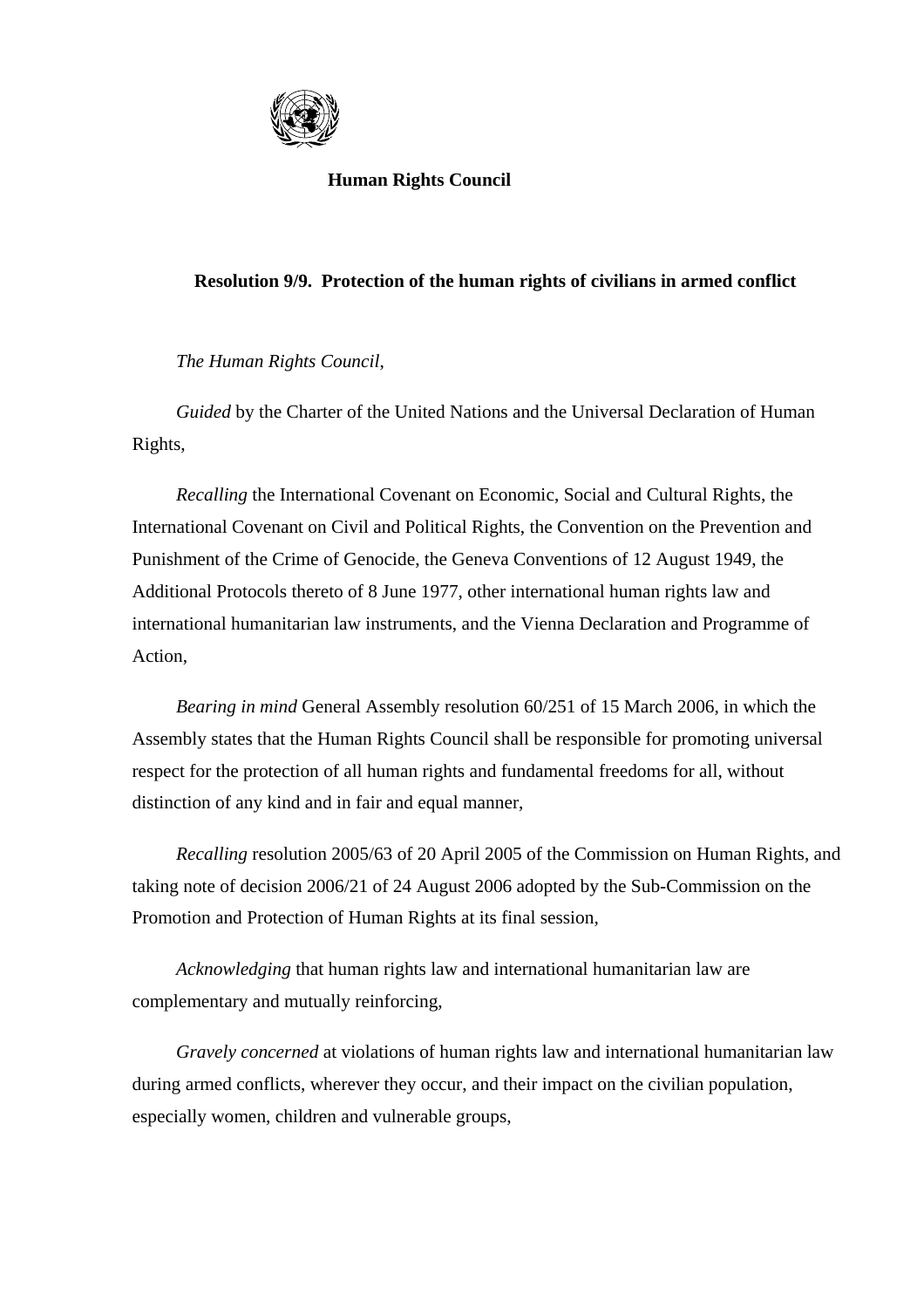page 2

 *Reiterating* that effective measures to guarantee and monitor the implementation of human rights should be taken in respect of civilian populations in situations of armed conflict, including people under foreign occupation, and that effective protection against violations of their human rights should be provided, in accordance with international human rights law and applicable international humanitarian law, particularly Geneva Convention IV relative to the Protection of Civilian Persons in Time of War, of 12 August 1949, and other applicable international instruments,

*Emphasizing* that States parties to the Geneva Conventions of 1949 have undertaken to respect and ensure respect for these Conventions in all circumstances,

*Considering* that all human rights require protection equally and that the protection provided by human rights law continues in armed conflict situations, taking into account when international humanitarian law applies as a *lex specialis*,

 *Recalling* that, in accordance with article 4 of the International Covenant on Civil and Political Rights, certain rights are recognized as non-derogable in all circumstances and that any measures derogating from the provisions of the Covenant must be in accordance with its article 4 in all cases, and underlining the exceptional and temporary nature of any such derogations,

 1. *Emphasizes* that conduct that violates international humanitarian law, including grave breaches of the Geneva Conventions of 12 August 1949, or of the Protocol Additional thereto of 8 June 1977 relating to the Protection of Victims of International Armed Conflicts (Protocol I), may also constitute a gross violation of human rights;

 2. *Expresses* its deep concern at the violations of human rights during armed conflicts and of international humanitarian law, which undermines the protection of human rights of civilians in armed conflicts;

3. *Calls upon* all States to respect the human rights of civilians in armed conflicts;

 4. *Stresses* the importance of combating impunity in order to prevent violations of international human rights law and international humanitarian law perpetrated against civilians in armed conflicts, and urges States, in accordance with their international obligations, to bring perpetrators of such crimes to justice;